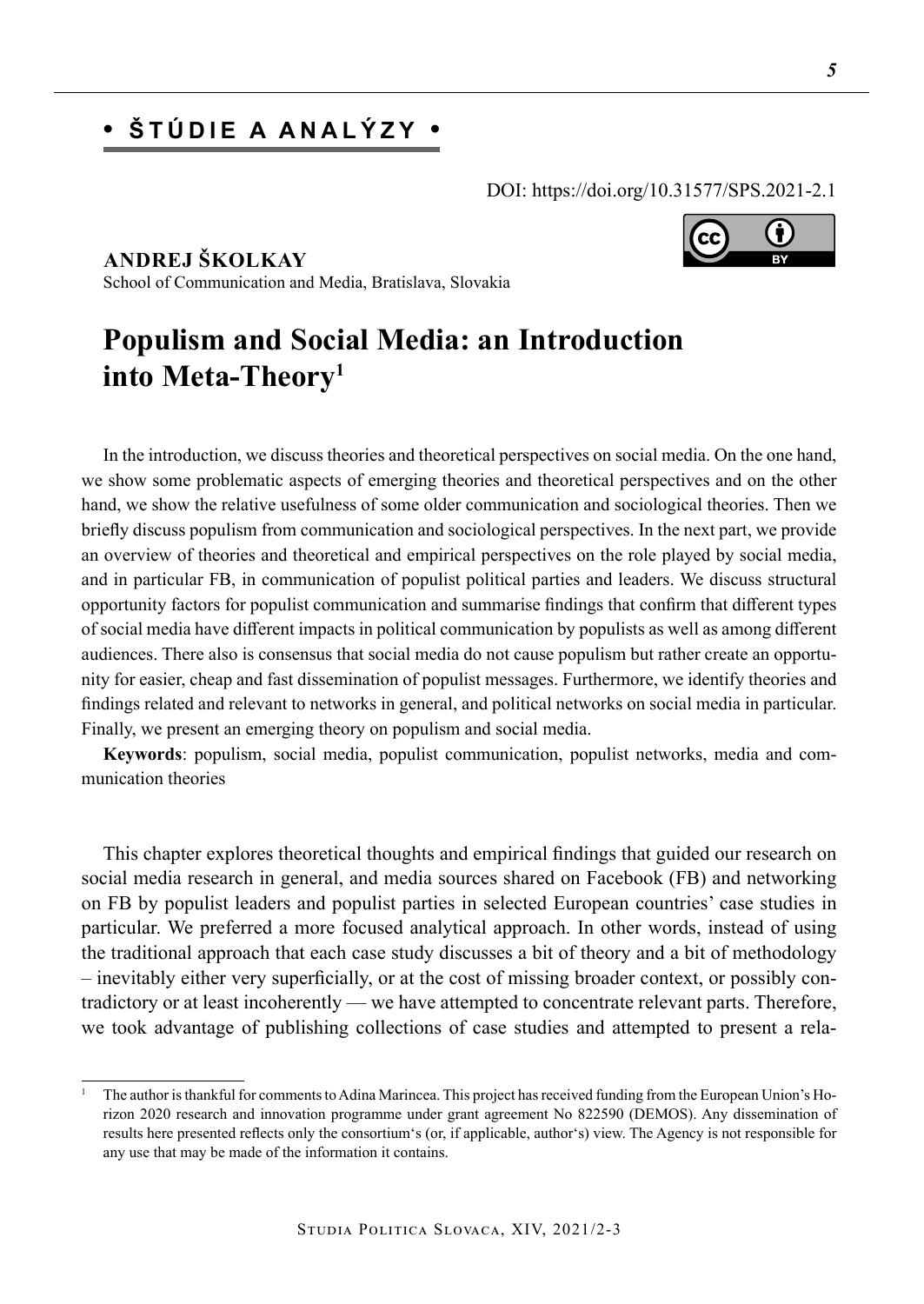tively complex and coherent joint theoretical framework. Fundamentally, we compare existing or rather emerging and evolving theories and theoretical perspectives with some of our empirical findings or with experiences gained while conducting research.

*Khan, Lee, Park & Park (2015)* analysed the networked structure of theories in social sciences represented by co-occurrences on the web. They found that there are these distinct clusters of theories of communication (some theories belong to more than just a single cluster, in particular network theory): Mass media theories (such as Uses and Gratification, Agenda Setting), Interpersonal communication and relationship theories (such as Network theory or Symbolic Interactionism), Communication process theories (e.g. Network theory, framing, priming), Language and linguistics theories (e.g. Argumentation theory), Public relations, advertising, marketing, and consumer behavior theories (central is Attribution theory), Communication and information technology theories (e.g. Computer mediated communication, Network theory, Social Presence, Conceptual Design, Adaptive Structuration theory), Media, culture, and society theories (e.g. Dependency theory, Cultivation theory) (*Khan, Lee, Park, & Park 2015).* Apparently, the network theory and analysis (they did not mention the adjective "social") is somehow cross-fertilising across some of these clusters of theories. Moreover, Adaptive Structuration theory seems to somehow overlap with the Network Theory. Adaptive Structuration theory is focused on the types of structures that are produced by modern communication technologies and the structures that emerge when people interact through these technologies. Thus, we need to focus on Social (Media) network theory as our key analytical tool, accompanied by some relevant secondary theories such as Adaptive Structuration theory.

There are two distinct approaches to social network analysis (Himelboim 2017). First, there is a sociocentric network approach that focuses on the quantification of ties between users within a defined group or domain. This is the key research method of our case studies, reflected in our focus on mutually shared links among selected populist leaders or parties and their affiliated "friends" or "followers".

Second, an egocentric (i.e., personal) network approach focused on a node and the relationships surrounding this node. This may be seen as reflected in our focus on assumed affinity among populist leaders and parties towards alternative, mainly media, sources on FB. In general, it also reflects the primary level of connections on FB. We used this approach in another research.

We shall discuss the network theories and approaches in detail in the section below. However, we shall attempt to identify relevant secondary theories that can be utilised for supporting or expanding the network theory. The overview by Kapoor, Tamilmani, Rana *et al* (2018) of 132 publications on social media and social networking<sup>2</sup> found that 17 theories were used by about 50 authors and co-authors. Relatively most frequently was used social exchange theory<sup>3</sup> (six times). This clearly suggests that there is no consensus about the most suitable theory – maybe it is impossible, considering variety of general topics researched (from marketing to psychology) and social media types (18, with FB being relatively most frequently researched). Relatively often used social exchange theory does not seem to be relevant for us – or only at a very high level of abstraction.

<sup>&</sup>lt;sup>2</sup> In selected information society journals on social media and social networking published between 1997 and 2017.

People consider the potential benefits and risks of social relationships.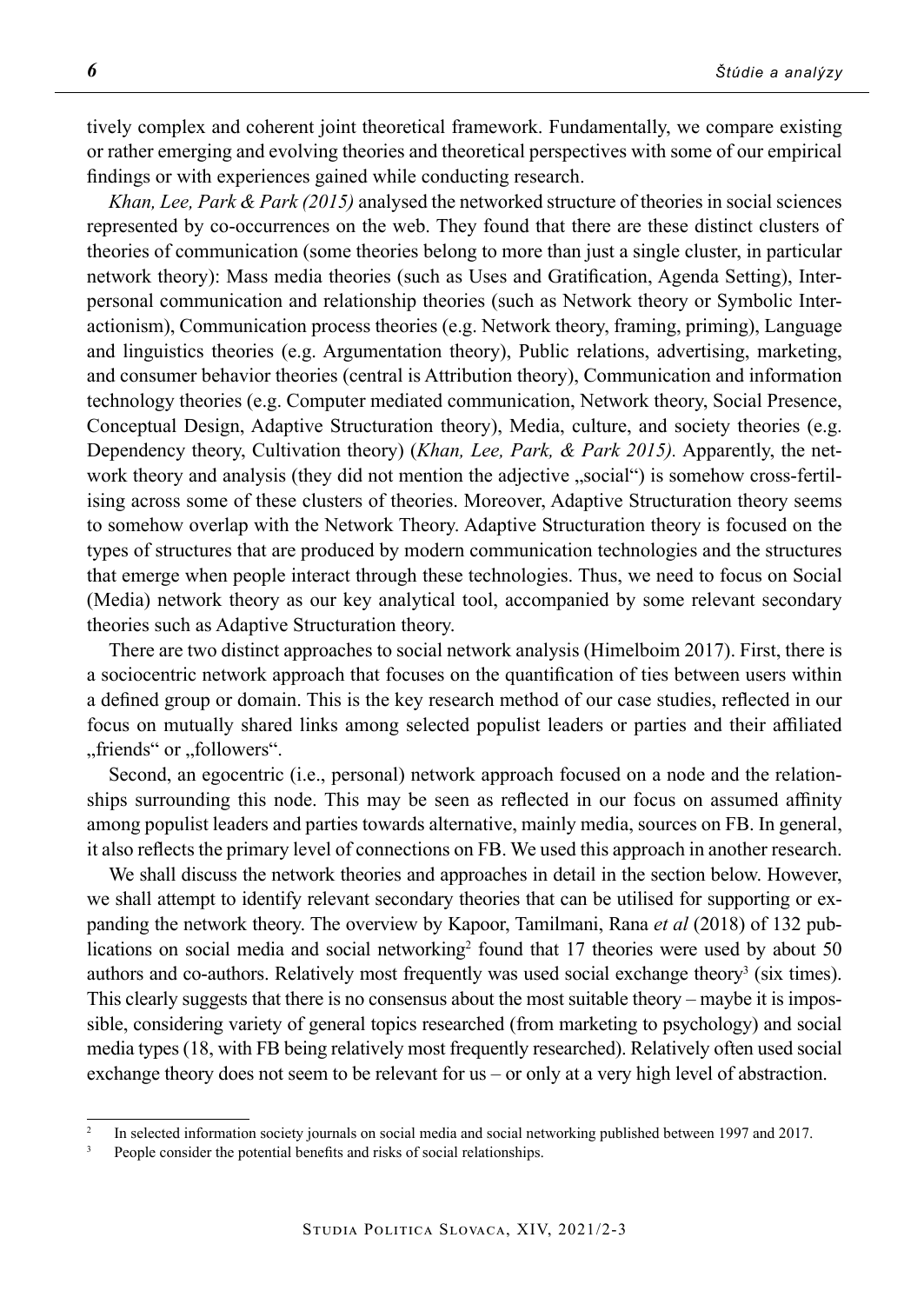Perhaps we should come back to another more general theory. Mason and Carr (2021) have suggested to apply traditional social penetration theory<sup>4</sup> for developing theoretical framework related to "interpersonal relational maintenance in computer-mediated communication". Yet the authors acknowledge differences between the experiences of face-to-face and computer mediated interactions. In our view, this theory may be useful for explaining certain psychological aspects of political or other forms of social communication. However, it also very much overlaps with further discussed and older but arguably more suitable Uses and Gratification theory.

Qi, Monod, Fang and Deng (2018) presented an interesting analysis of application of philosophy theories to social media analysis, namely Goffman's presentation of the self<sup>5</sup>, Bourdieu's theory of social capital<sup>6</sup>, Sartre's existential vision<sup>7</sup>, and Heidegger's "shared-world"<sup>8</sup>. They found that compared to Goffman and Bourdieu, the theories of Sartre and Heidegger may be more relevant for social media analysis because they were not written from an economic perspective but are more down to earth.

In contrast, for our analytical purpose, Bourdieu's theory of social capital and Goffman's presentation of the self seemed to be quite useful. In particular, Bourdieu's conceptualization is grounded in the theory of symbolic power which can be interpreted as actual *or* virtual resources. Thus, his theory is directly related to political communication in general, and populist online political communication in particular, and very much relevant for social media today.

In the case of Goffman's theory, the central idea is that people, as they interact together in social settings, are constantly engaged in the process of "impression management" (Crossman 2019). It is difficult to imagine any other current communication tool than social media that would allow very little regulated impression management on a grand scale, at high speed and with immediate feedback.

Yet both Bourdieu's and Goffman's theories can be subsumed under one of the (broader) communication and information technology theories discussed earlier. In particular, it is Social Presence Theory,<sup>9</sup> and, possibly, for Goffman's theory – also Uses and Gratification theory.

Van Dijk´s thoughts on social media (2011) are also an influential contribution. He supported a more decentralised and democratic vision of social media. In his view, the evolution of the four information traffic patterns<sup>10</sup> involves a shift towards local units. Yet Van Dijk saw this move towards local units as an opportunity only. In any case, the qualities of such public consultations or conversations are indeed doubtful. Furthermore, Van Dijk argued that social media causes a shift in regulation towards merger of allocution, consultation, registration and conversation. Indeed,

Social penetration theory is based on self-disclosure, reciprocal exchange, and on considering the effect of environmental and situational contexts on interpersonal interactions.

<sup>5</sup> He uses the imagery of theatre in order to portray the importance of the nuances and significance of face-to-face social interactions.

<sup>6</sup> Social capital enables a person to exert power on the group or individual.

<sup>7</sup> Only by existing and acting a certain way do we give meaning to our lives.

In essence, that world is a context of meaningful relationships.

<sup>9</sup> The ability of communication media have to transmit social cues. The level of social presence influences the quality of virtual interactions and outcomes.

<sup>&</sup>lt;sup>10</sup> Allocution, consultation, registration and conversation.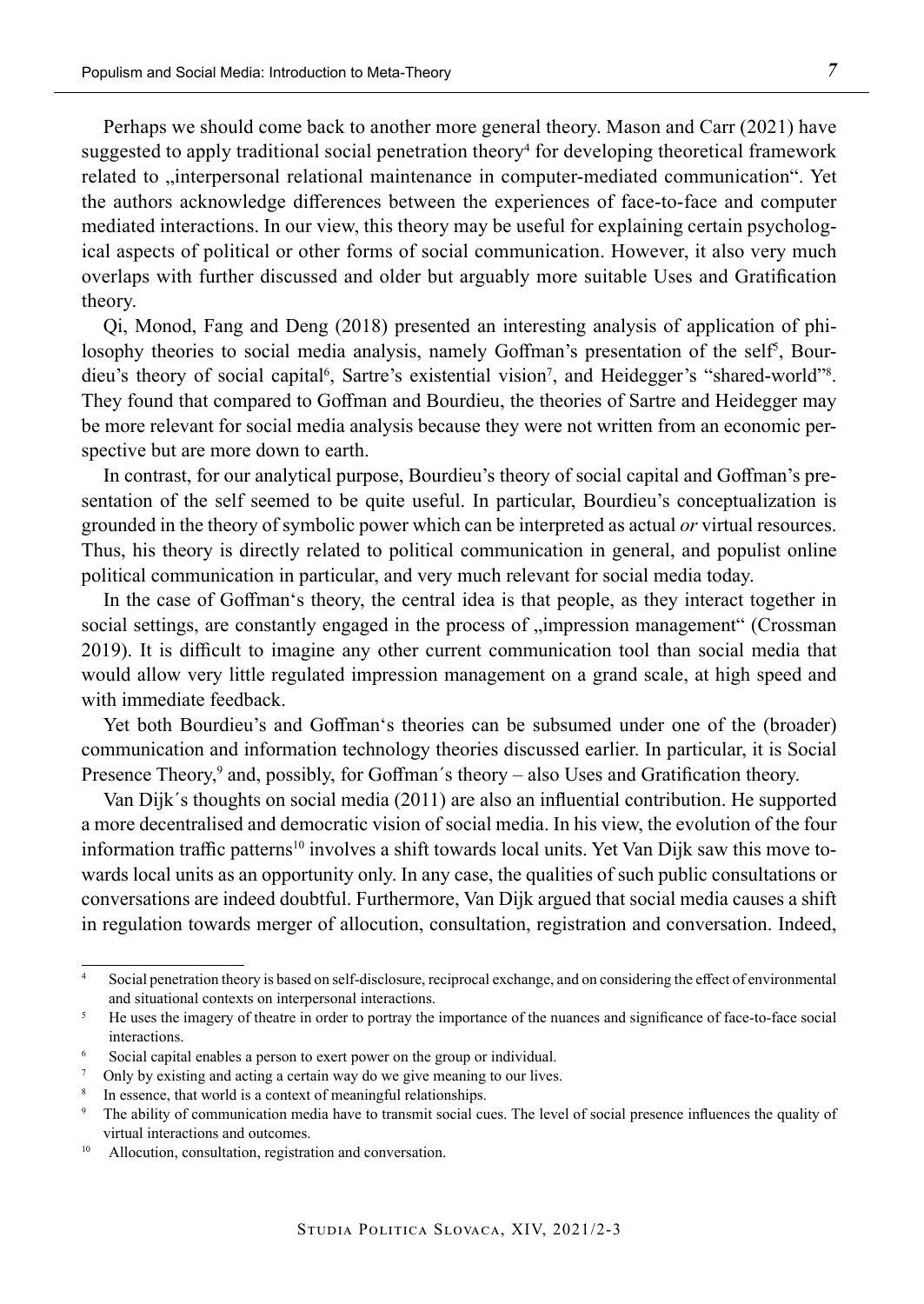our research shows that this merger creates new challenges for policy makers as we discuss in the Policy Discussion Section.

Blumler  $(2015)$  has attempted at rather challenging but needed task – to provide synthesis of core theories of political communication. This could perfectly fit into our research focus. He argued, although with some doubts, that Chadwick's (2013) concept of the Hybrid Media System is the most integrative of the digital media theories. Chadwick's theory includes a political information cycle instead of traditional news cycle; change of power relations among political actors, in particular elites and non-elites (which is ideal for study of populism); and cooperation between "old" and "new" journalistic voices. Finally, there is a multivariate attention to political communications (Blumler 2015). Yet this – allegedly the most integrative theory – seems to be more description of reality than explanation of it. It is also strange that we could not identify this theory among clusters of media theories discussed above.

As can be seen, and will be discussed further, many available theories are either too general, or, when confronted with empirical findings, do not survive the test without accepting certain limitations or exceptions. There are some unifying or rather (almost) universal theories that belong to more groups or clusters such as Network Theory. There are also authors who prefer to call a theory according to an original author, while others prefer to use more generic names of theories. In general, there are perhaps too many theories. Moreover, some of them are not really theories since they do not explain but rather describe. In fact, some empirical findings discussed further allow us to create proto-theory explaining emerging relationships between populism and social media.

Anyway, the overall concept of network applied to social media analysis is certainly useful. Moreover, as mentioned, some older theories may be used for theoretical justification of social media analyses, too. These include Uses and Gratification Theory (for explaining "followers" and "likes"), Social Presence Theory (for explaining "likes" with regard to shared contributions and emoticons) and Cultivation Theory (from the perspective of echo chambers, fake news, hoaxes and impact in general).

In the next pages, first, we define populism. It is a widely discussed term that has different meanings.

Second, we synthesize the most recent or most important research done in this area. The key question we asked was "What role do social media play, and in particular FB, in the communication of populist political parties and politicians? What does research tell us on this topic?"

Third, we tried to summarise theories related to populists and their linking or sharing or just referring to media on FB or elsewhere on social media.

Fourth, we attempted to identify theories and findings related to political networks on social media, more specifically, networks created by political parties and politicians on social media, in particular on FB.

It should be mentioned that this is, inevitably, a limited review – there are too many studies, including books, already available, and many of them are available in local languages. This is nonetheless of the fact that, as Moffitt  $(2018, p.33)$  believes, "the first concerted and comparative effort to explicitly track populism's relationship with social media can perhaps be identified as the UK think-tank Demos' 2011 project on 'digital populism' in Europe. Thus, it is about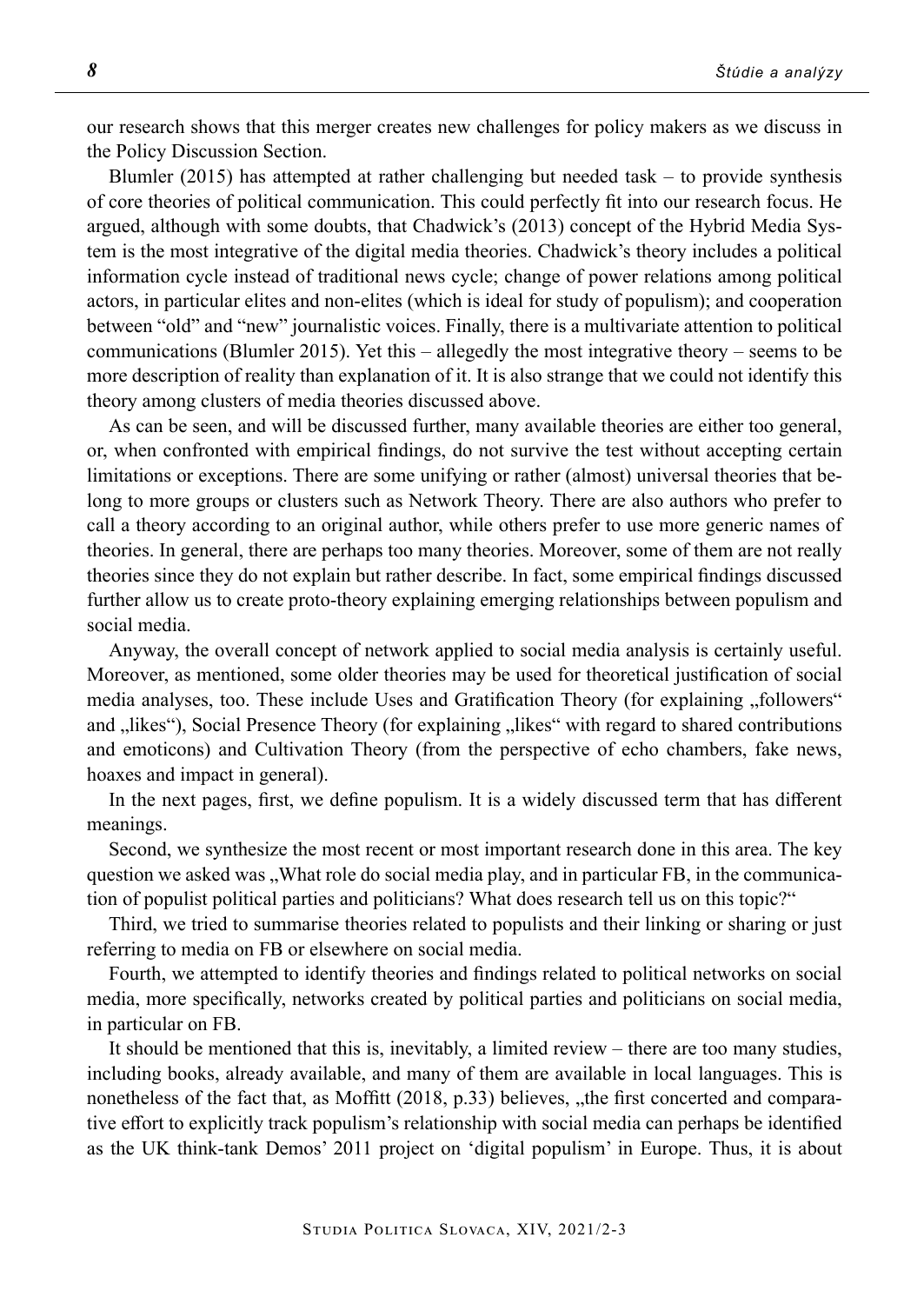a decade old tradition of research on social media and populism. This first project examined and profiled the FB supporters of populist parties in several European countries." Their sample of the FB fans from populist parties/movements overlapped with our sample only in two, or three cases respectively, mentioned in this volume: the FB fans of (then) the Front National ('National Front'; France), (then) Lega Nord ('Northern League'; Italy) and CasaPound Italia – street protest movement (Italy) – the last movement is mentioned in Policy Discussion Section. We mention older findings relevant for these three cases in the section II of this chapter. Before presenting the results relevant for these three particular populist/protest movements, general findings seem to be relevant, too. Thus, it was found that online supporters of examined populist parties<sup>11</sup> (mostly from Western Europe in 2009) were "disgruntled democrats" – they overwhelmingly believed that voting is relevant, and were against violence. However, these supporters of populists did not believe in the efficacy of current politics. Moreover, there were high levels of disillusionment with mainstream politicians, and greater trust in leaders who spoke their mind (Bartlett – Birdwell – Littler 2011, p.20). This leads us to the issue of populism.

### **Research Overview I – What is Populism About?**

Fundamentally, the characteristics of populism manifest themselves as the co-occurrence of what is seen as the core of populism at manifest level (the unequivocal opposition between people and elite and expressing directly an alleged general will of the homogeneous people) and their articulation in a specific communication style – by definition not consensual, and seemingly rather direct, open, and allegedly fair (Wodak 2015, Kriesi 2018, Neumann-Ernst 2019). In other words, populism uses a specific discursive approach for communicating rather unorthodox (challenging) political ideas. More precisely and normatively less-value loaded, Norris (2020, p.2) considers populism as "a rhetoric about legitimate authority and where power should rightfully lie." This latter definition is in line with the majority of causes of populism identified, and found among claims of populists that justify their mission, in the Comparative Part of our research. However, we also added that there must be missing a clear, and relatively consistent ideology such as communist or fascist ones. Otherwise we are unable to differentiate among various ideological streams that also use populist rhetoric as defined above. Moreover, among structural conditions, there must be present (not necessarily publicly recognized and acknowledged) a general moral-political crisis. Furthermore, there may or may not be at the same time populist rhetoric, populist policies and populist party. A party may use populist rhetoric only occasionally (especially when it is in opposition, or during an election campaign). Indeed, as put by Albertini (n.d.), whether a party is populist (mainly in its rhetoric) may depend on the time span, on the media used and in the particular time span in which the detection is conducted and whether the party is in office or in opposition. It should be noted here that we actually faced an interesting

<sup>&</sup>lt;sup>11</sup> As authors wrote, many of these groups often combined elements of left-wing and right-wing ideology, mixed with populist rhetoric. They had in common a deep concern about maintaining national (and sometimes European) identity, which they saw as under threat from high levels of immigration.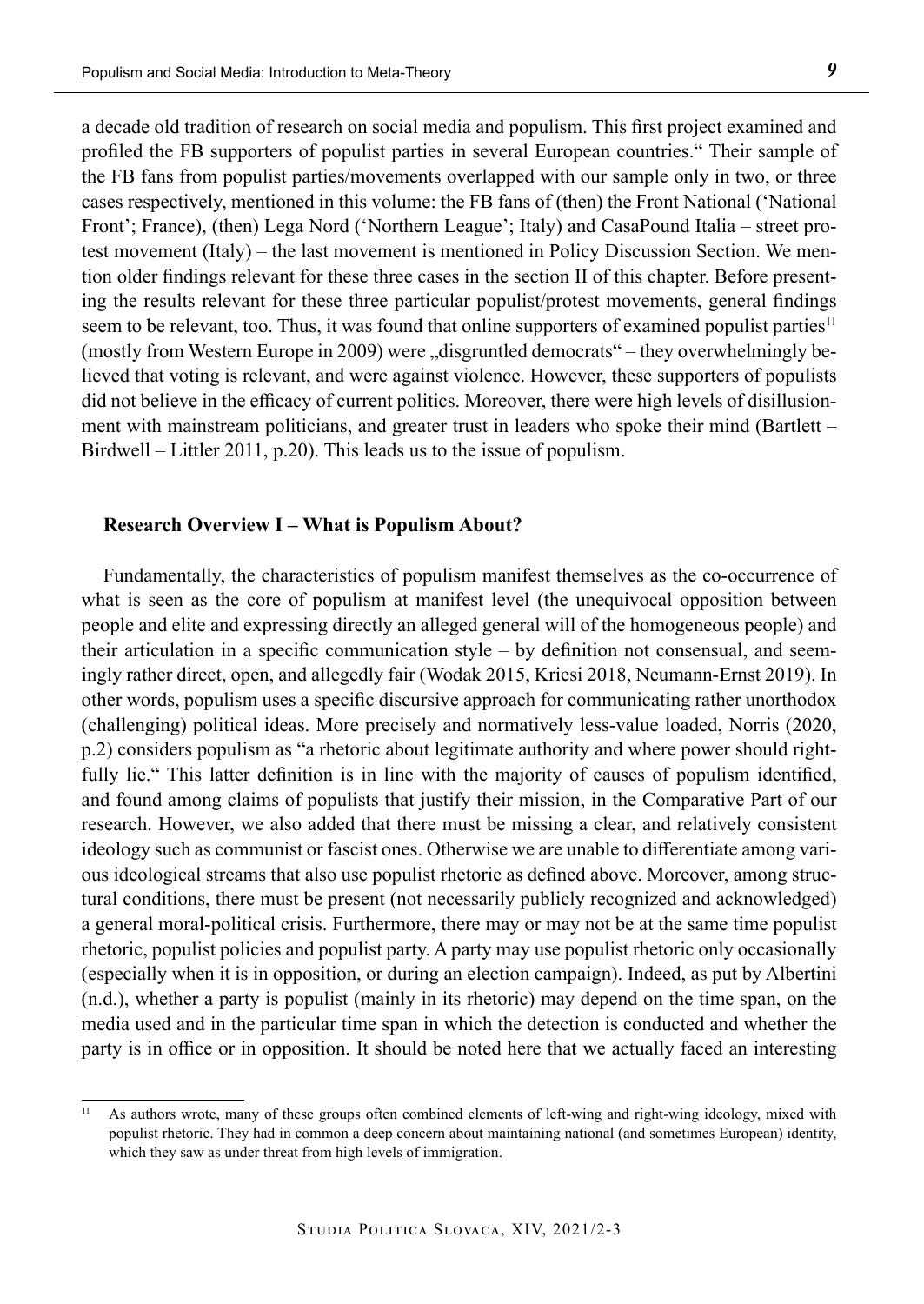conundrum in one of our case studies. Tsipras, allegedly Greek populist leader, did not show features of populist communication rhetoric on FB.

### **Why is there support for populist parties?**

Most explanations examining why people in general vote for populist parties in Western Europe emphasised either economic grievances, or disillusionment grievances and/or immigration grievances (Benfield – Howard – Morris 2011, p.43). However, non-representative online survey among FB fans of populist parties suggested that the vast majority of respondents supported populist parties because they identified with their policy offerings (Benfield, Howard and Morris 2011, p.55). Fundamentally, "a desire to protect national and cultural identity is a more important factor in explaining PPAM<sup>12</sup> support than economic grievances, and is perhaps the principal driving force behind concerns about immigration" (Benfield – Howard – Morris 2011, p.55).

There are some regional specifications. For example, Schakel et al (2017) argue that dissatisfied voters instead of casting ballots for opposition, prefer to vote for new alternatives in Eastern Europe.

In general, support for populism is very much country and period specific. It usually reflects failure of political institutions, including major political parties, from both coalition and (at the moment) opposition) to govern the country in a proper way.

Thus, "*In other words, it appears that what matters for voters is not that much typical populist appeal as used at an abstract level ("Manichean worldview," "indivisible people," "general*  will," "people-centrism," and "anti-elitism"), but, rather very transparent, clearly stated, sim*ple, and radical (in a sense, different from the mainstream at least in their rhetorical dimension) party opinions on certain topical political issues.*" (Školkay 2020, p.45).

## **Research Overview II – What role do social media play, and in particular FB, in communication of populist political parties and politicians?**

In general, as put by Esser *et al* (2019), "a whole range of contextual factors influence […] the use of populist communication [...]" Similarly, Postill (2019) argued that: "to understand the link between social media and the recent rise of populism we need a global, comparative approach that carefully scrutinises claims about the effects of new media technologies on political change." Furthermore, Lipiński (n.d.) after extensive research on this issue came to the conclusion that social media just provide a "window of opportunity". Thus, apparently, we are still in search of answers to this fundamental question. What follows here is just a blueprint of emerging theory.

There is a consensus that we have witnessed a fundamental change in the role of intermediaries (the legacy media) between parties, governments and citizens as well as other stakeholders, after development of the Internet in general (since early 1990s), and social media in particular

<sup>&</sup>lt;sup>12</sup> Populist parties and movements.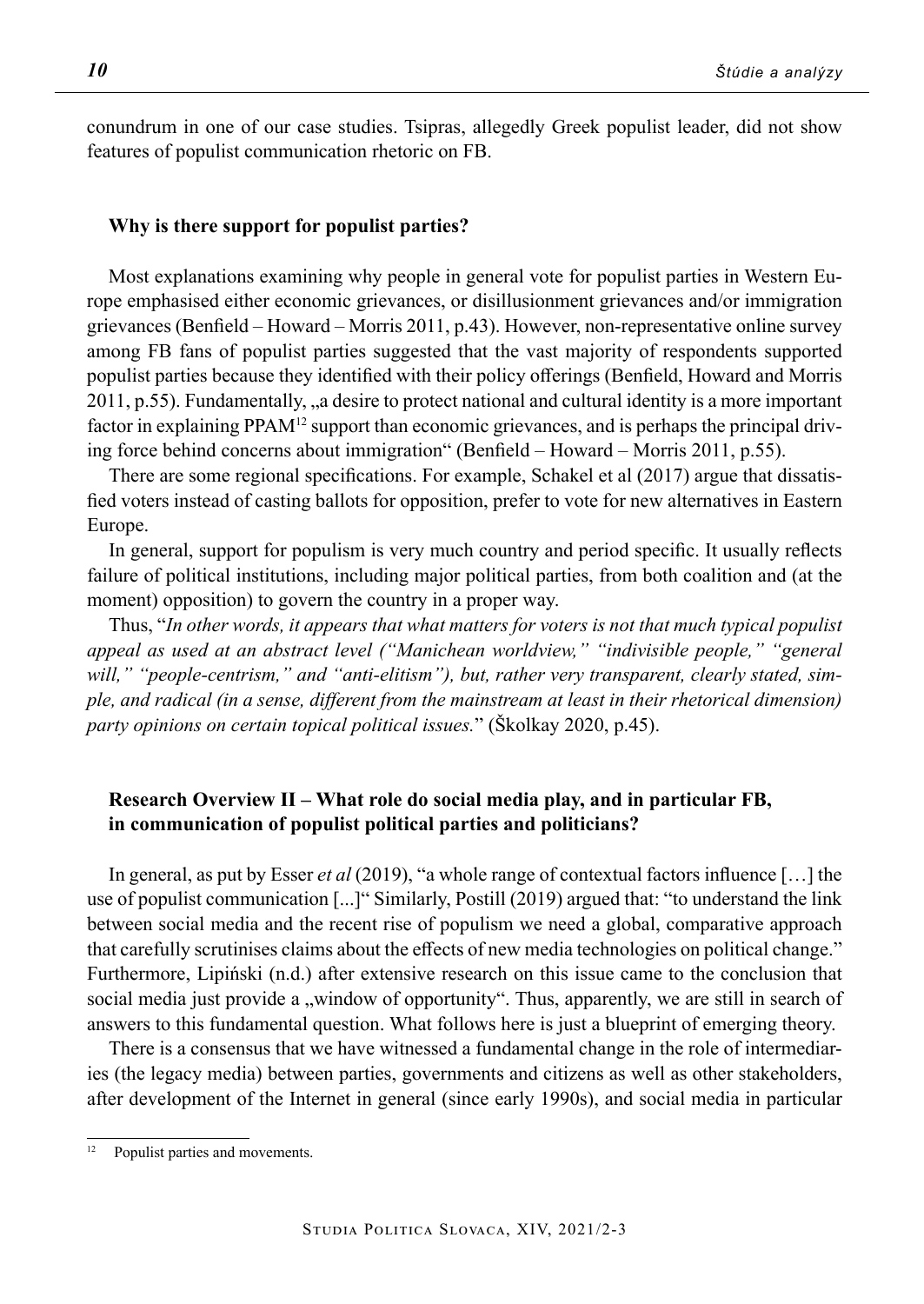(since 2000s). The traditional gate-keeping role of legacy media has been superseded by a model that allows a direct (more often uni-directional) communication relationship between politicians and voters. In addition to direct or not that much mediated communication (keeping in mind the role of platform policies and local legislation), there is a polarisation of voters also as a result of easy and cheap simplification and amplification of messages (Moreno 2020). Dittrich (2017) has suggested that polarisation is due mainly to two factors: inadvertently, 'polarisation by design', due to algorithms; and 'by manipulation', or conscious polarisation. Neudert and Marchal (2019) add that both forms or tools of polarisation can, occasionally, merge when political (but also business and military) actors increasingly turn to , bot networks' (that can be humans or machines) to amplify their propaganda, criticise adversaries or intimidate critics, often with 'micro-targeting'. Furthermore, there is the logic of virality ('network-enhanced word of mouth' – a viral diffusion), competing with, or facilitated by the echo-chamber environment' (where political attitudes are confirmed and amplified) and further created or facilitated through the filter bubbles (which pre-select consonant content). This is what Mazzoleni and Bracciale (2018, p.3) call ,,hyper-mediatisation of populist communication". We have witnessed this impact of virality during the 2020 election campaign before general elections in Slovakia. As discussed in the country case study, at that time, two videos became viral, and, arguably, led to an unexpected and impressive victory of one of the populist challengers within an already highly polarised society.

Yet, polarisation is not necessarily a universal result in political communication, nor is it caused exclusively by social media communication. For example, there is no evidence that the mainstream parties in Germany showed a tendency to rely more strongly on populist communication on FB between 2014-2016 (Schwarzbözl – Fatke 2017). Moreover, it should be mentioned that some populists are not very keen on using social media, while others use it in highly effective and innovative ways (Moffitt 2018, p.38). As will be shown in our case studies, there are indeed more cases when populists relied heavily on social media and rather exceptions when populists did not like/use communication on social media, like the case of Jaroslaw Kaczynski in Poland. Yet social media can help to get a substantial boost by lowering costs of disseminating information for new entrants in politics (thus not only for populists) with relatively low cost and wider reach (Petrova – Sen – Yildirim 2020).

Although some may believe that social media is a easy to use tool for populists, in fact, Bracciale, Andretta & Martella (2021) found that the popularity and success of populism on social media is the result of multiple factors: political positioning (challenger vs. incumbent), platform characteristics (demographics and usage), and communication strategies. For example, Neumann-Ernst (2019, p.39) believes that in the case of the first and the last issue, ie the very fact of being a challenger party increases affinity with populism.13 Thus, these parties may rely more on populist communication styles to succeed in elections and gain attention from the media, argues Neumann-Ernst (2019, p.39). Moreover, Neumann-Ernst (2019, p.40) explains that "party extremism and challenger parties are two independent properties that are relevant ex-

<sup>&</sup>lt;sup>13</sup> Challenger parties are perceived to be a threat to the party establishment – they highlight issues that have been neglected or not solved by mainstream parties, they mobilize outside of electoral periods and traditional communication channels, and resort to innovative forms of communication.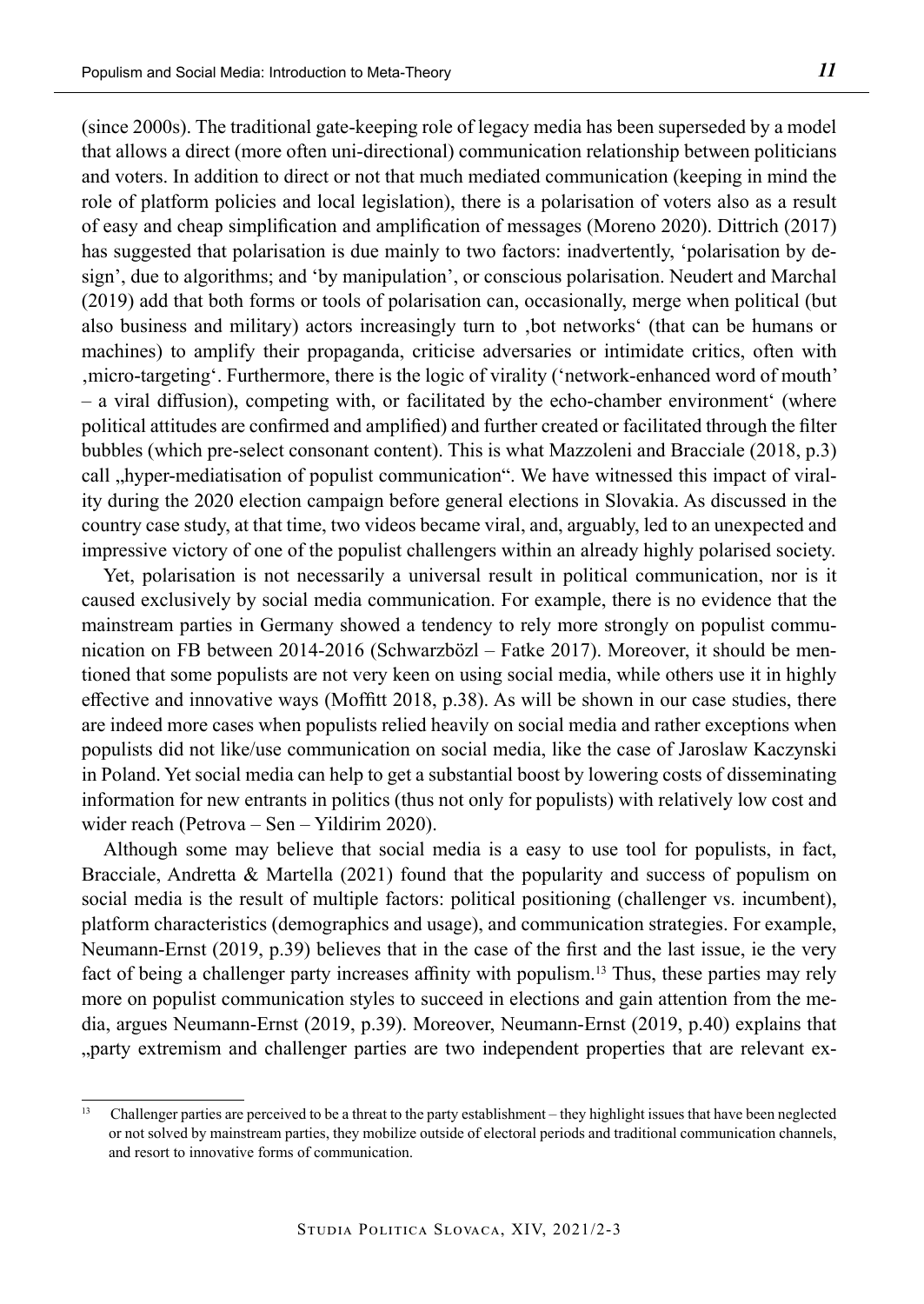planatory factors for populist communication." This thesis supports our selected or preferred party differentiation applied in the Comparative Part where we argued in line with some other researchers that there is a difference between populism as a form of communication and positive attitude towards democracy by a challenger party on the one hand, and an extremist party that just employs populist rhetoric and is anti-democratic or, in that wider sense, anti-system party, on the other hand.

Fundamentally, Bracciale, Andretta & Martella (2021) also argue that populist communication should be addressed as a whole when seeking to identify its effects on online engagement. Similarly, Neumann-Ernst (2019) found that populist communication in general is dependent on merging of opportunity structures such as communication on social media, the level of party (rhetorical) radicalism or extremism and/or a high affinity to populism related (often silent) issues such as undocumented migration. Indeed, Dittrich (2017) found that for example popularity of *Podemos* on social networks seemed to have reached its peak in March 2017 and was in steady decline since then.

#### **Structural Opportunity Factors for Populist Communication**

Neumann-Ernst (2019, p.41) identified the two structurally determined opportunity factors for populism to which we added some additional ones.

First, the lower the degree of journalistic or other (e.g. platform policies or governmental interventions) interference in a communication conditions, the greater the potential for unrestricted populism. She therefore argued that populist communication is highest in social media (channel with low level of interference), followed by talk shows (channel with medium intervention) and news media (channel with heavy intervention). One could argue that , alternative news media " – understood as those positioned "as correctives of the mainstream news media, as expressed in editorial agendas or statements and/or are perceived as such by their audiences or third-parties" (Holt – Ustad Figenschou – Frischlich 2019), could be in this sense located between social media and talk shows, or, at least, between talk shows and legacy news media. However, this is not true in most cases examined in this research, as we document in our national case studies. This is in itself a surprising finding, considering the seemingly natural affinity of both entities – there is "alternative" media and there also is "alternative" (populist) politics.

Second, Neumann-Ernst (2019) suggests that the articulation of political issues with a high affinity to populism should foster the utilization of populist communication. These issues most recently included topics such as immigration, regionalism, corruption and crime, European integration (too fast and too deep process) and/or perceived relative poverty and felt economic insecurity, persisting or only slightly shrinking regional differences in the standard of living, all the most often emphasized salient issues by populist actors, especially on social media (Neumann-Ernst 2019, Pauhofová, Stehlíková, Staněk and Páleník 2018, Sharma 2016).

Third, there is the electoral volatility in many European countries which leads to personalisation of politics (Schakel et al. 2017). For example, in the case of Poland, the conditions strengthening the populist actors include flux in voting behavior and low level of party affiliation. As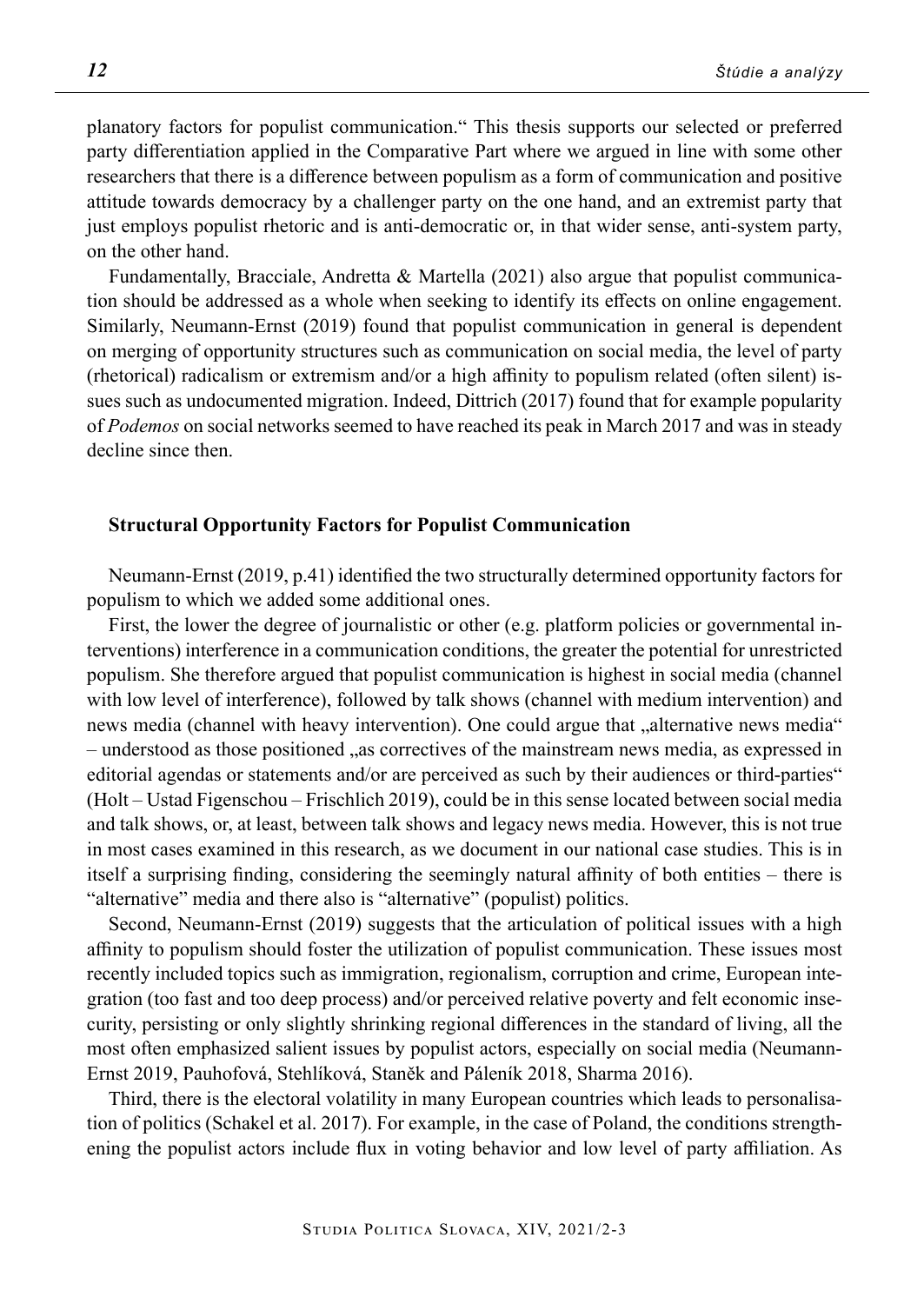a result, there is a pool of electorate available for new political challengers with the ideological incoherence and anti-political attitudes (Lipinski and Stepinska 2019).

Moreover, there are some facilitating factors at the level of media systems or electoral systems. For example, there is a strong position of the tabloid newspaper *Fakt* in the Polish media market that provides favorable conditions for disseminating populist messages. Furthermore, there is a strong political polarization alongside a high level of political parallelism of the Polish media system. There is a journalistic culture that cherishes critical attitudes towards those in power. It covers populism but also produces such messages by some journalists and media outlets (Stepinska – Lipiński – Piontek – Hess 2020, p.211).

With regard to the electoral system, it has been argued that for example Slovakia´s unique (at least regionally) electoral system (a single electoral district for all nation-wide elections) has facilitated personalisation of politics (even without considering the role of social media). As a result, leaders of political parties or their executive committees, play a decisive role in selection of candidates (Lichý 2016).

## **Different Types of Social Media Have Different Impacts and Purpose in Political Communication**

In general, it matters whether one gets political information through social media or via more traditional sources present on the web, especially for the low educated (Fortunato and Pecoraro 2020). In that sense, McLuhan was right – the medium is (also) the message (for certain audiences).

While both FB and Twitter show several opportunity structures that enhance the potential for populist communication, in particular as mentioned, the possibility of fully circumventing traditional gatekeepers (the legacy media) and almost the full autonomy of speech and issue framing (however, as discussed further in the volume in Policy Discussion Section, there is actually increasing intervention from FB and other actors in this area), FB was the stronger predictor of populist communication. This explains the preference of populist politicians for FB in their communication (Neumann-Ernst 2019, Ernst et al 2017). Furthermore, Jacob, Sandberg and Spierings (2020) found that FB was used by populists primarily to activate anger among citizens, while Twitter was more often used to name and shame journalists or media publicly.

Interestingly, Lipiński  $(n.d., p.89)$  discusses  $\alpha$ , at least two paradoxes that emerge from research". First, there is the "the paradox of alternative and second, "the paradox of interactivity". By the first paradox, Lipiński understands that legacy media still remain key reference point for populist parties and movements. By the second paradox, Lipiński believes that populist entities use the social media in the same way as legacy media, preferring top-down communication. However, some country case studies, like the two Slovak populist leaders (Matovič and Kollár) show that populists, especially when in opposition, have no problem to communicate with their supporters, and, occasionally, opponents, rather actively and directly on FB.

Finally, it seems that there may be a trend that viral posts are evolving from text-based to image-based and to primarily video-based (Larsson 2020).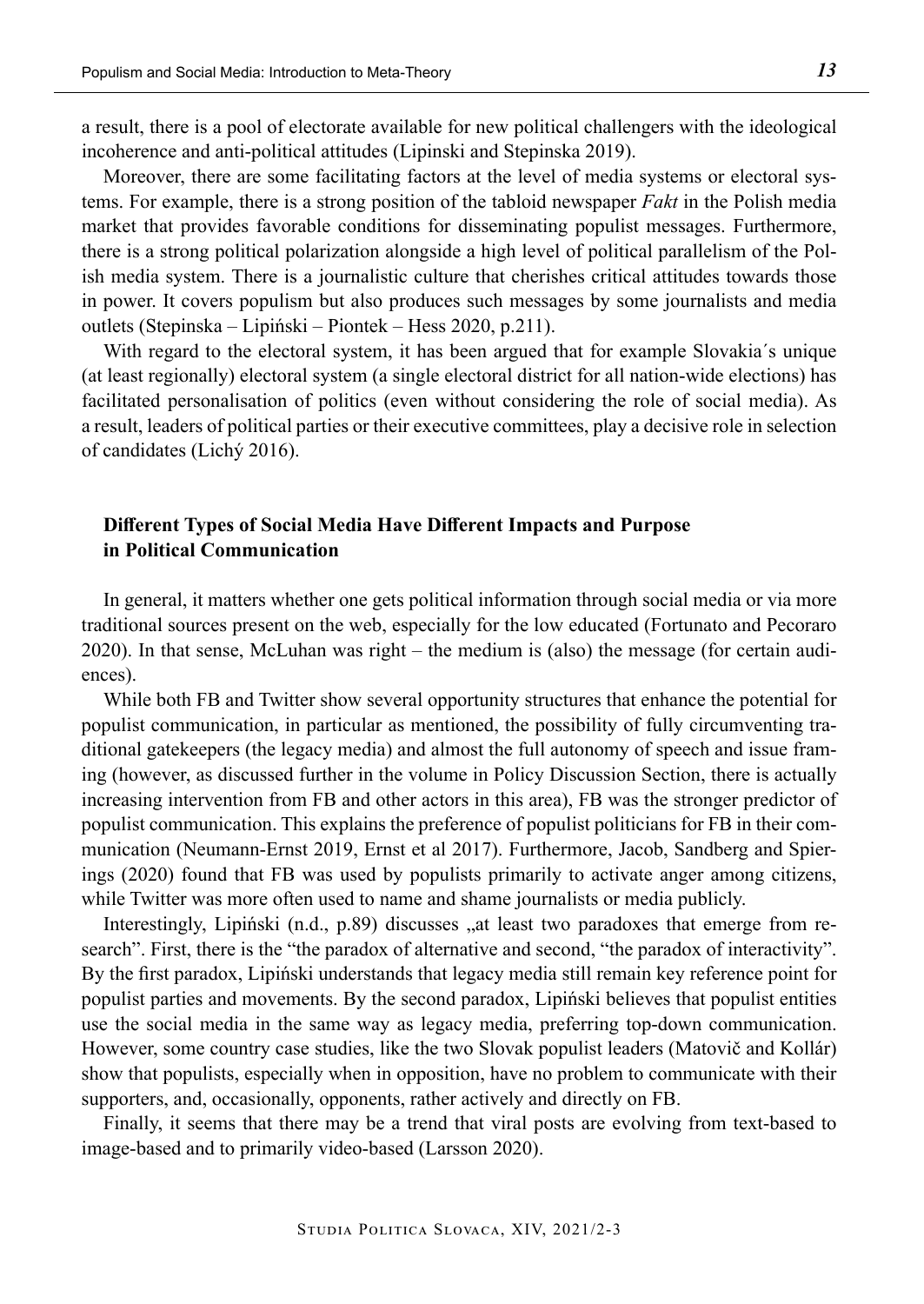### **Examples of Utilising Social Media for Protest/Radical/Populist Movements**

Moffitt (2018) identified three major 'episodes' of populists' use of social media from the late 2000s onwards. These were the emergence of the US *Tea Party,* and particularly its novel usage of online forums and FB groups as organising platforms since 2009. Second, it was followed by Beppe Grillo and his virtual political movement *Movimento 5 Stelle (M5S)* in the same year. M5S could be seen as a hybrid movement-party that relies heavily on social media as a platform for organisation and 'e-democracy'. It was actually followed by the Spanish hybrid populist movement-party *Podemos*. Yet Podemos went further, experimenting with participatory platforms like *Loomio* (an online decision-making platform), and embracing Reddit as a virtual 'Plaza Podemos' for online conversation. Third episode of populist social media use came with former US President Donald Trump's campaign in 2015. As it is generally well-known, once in office, Trump relied heavily on Twitter as a communication tool. We discuss more examples of innovative use of social media further in the case studies, including examples of using virtual reality – the hologram – by Jean-Luc Mélenchon in France in 2017, or TikTok by Jaroslaw Kaczynski in Poland in 2020.

## **Research Overview III – Theories about populists linking or sharing or just referring to media on FB or elsewhere on social media**

First, we present an alternative theoretical perspective – than those already mentioned – on the role of social media for populists – more focused on broader social impact. For this purpose, Kidd and McKintosh (2016) summarised three theoretical roles of social media in social movements (the latter can be understood for our purpose as populist political parties, or indeed, movements): techno-optimism, techno-pessimism and techno-ambivalence. Technooptimism emphasises the potential of (social) media to contribute to solving social or political problems. It may also point at the aptness of social media to connect individuals with similar or identical goals. This latter statement provided an explanation how this categorisation fits here.

Techno-pessimism considers the perspective of (social) media to facilitate production and dissemination of hyperbolic and exaggerated messages, including echo chambers, fake news and hoaxes. It may also increasingly reflect the ability of authoritarian governments to control information flow in the online world. Finally, it may reflect gate-keeping free communication opportunity created for populist movements and individuals (if these are seen normatively negatively as is the case usually).

In techno-ambivalence, there are acknowledged the (be that positive or negative or mixed) limited impacts of (social) media. We followed this latter approach, and, indeed, we also provide evidence of such ambiguous occurrences. This latter approach can also be called cyber-realism (Morozov 2011) – the significant catalysts for social change remain social, political and economic developments, acts of individuals and groups, enabled or hampered by structural conditions and not social media alone.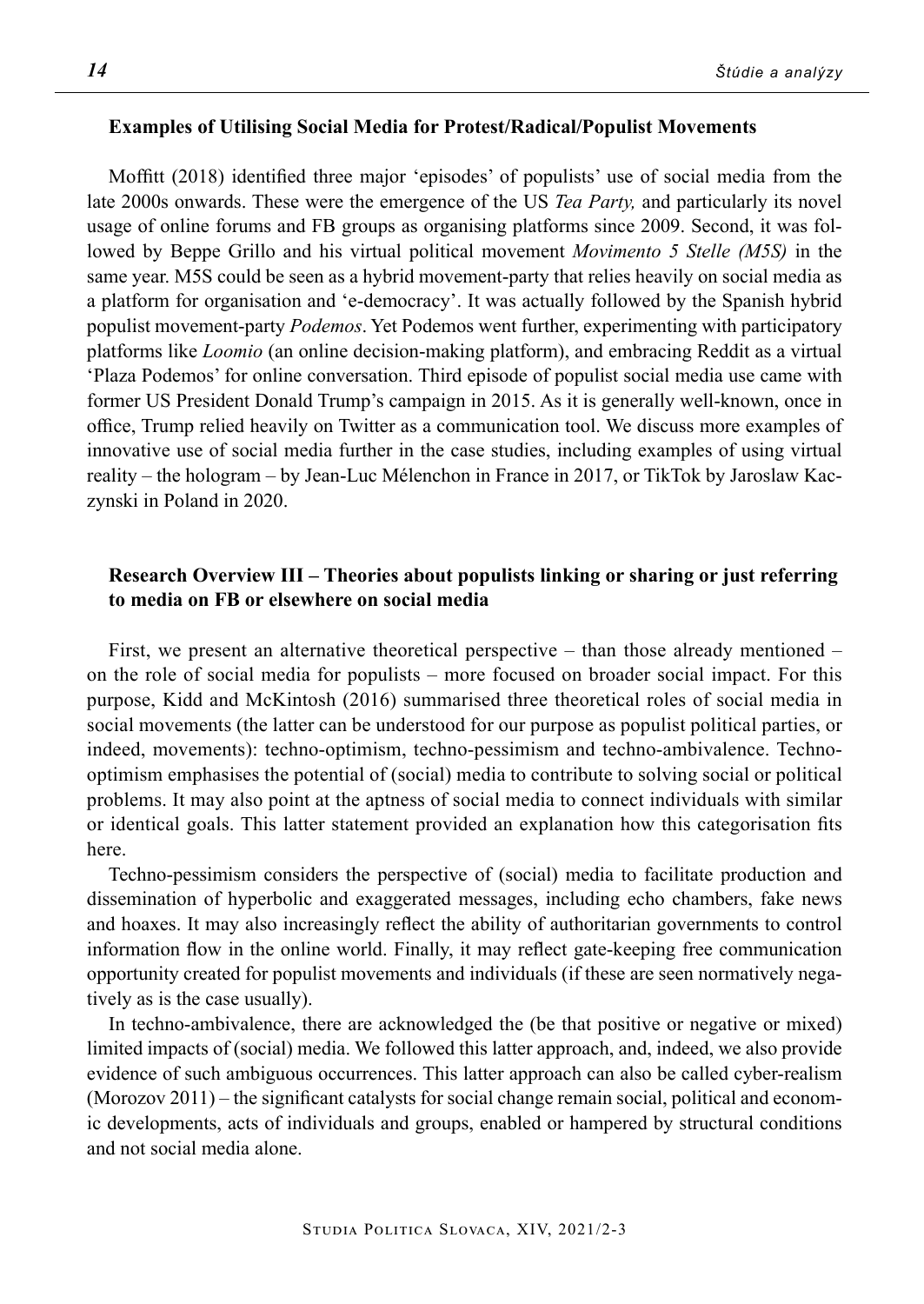Indeed, as mentioned, some older media theories (based on study of legacy media) such as Uses and Gratifications Theory – for explaining "followers" and "likes" (Katz – Blumler – Gurevitch  $1973$ <sup> $14$ </sup>, Social Presence Theory (for explaining  $\mu$ likes" with regard to shared contributions and other emoticons) and Cultivation Theory<sup>15</sup> may be still be seen as having analytical value for general social media analysis and theoretical underpinnings. In particular, with the exception of Social Presence Theory, all these theories were found to be useful for the Facebook Influence Model (FIM) developed by Moreno and Koff (2015), one that tackles specifically FB. Moreno and Koff (2015), based on these older theories, newly developed four domains within their FIM: connection, comparison, identification, and FB as an experience (or Immersive Experience Domain). These domains may also be seen as reflecting to different degree sharing and reference experiences.

From the perspective of Connection, FB provides and enhances peer communication, networking and connection (Moreno and Koff 2015). In that sense it best reflects Uses and Gratification theory because there are already at least three key theoretical benefits for users. This also brings it closest to our research goals – namely to map the connections between populists and different types of media sources.

The Comparison Domain merges both Uses and Gratification Theory as well as Cultivation theory. However, it is perhaps less relevant here. It is relevant only in a sense that followers of leaders and parties may find emotional support and mutual ideological or negative emotional affinity – as it has indeed been proven in the case of using FB.

Identification Domain reflects on user´s identity through a profile. This is relevant for us from the perspective of assessing identity or the profiles of populist leaders and their movements/parties. This can be interesting to explore in the case of more permanent "liking" of some persons, events, or institutions.

FB as experience, or Immersive Experience Domain is close to Media Ecology Theory.16 It should be perhaps noted that this theory is in some countries better known as Media Dependency Theory.17 This domain is useful for qualitative analysis, in particular for political psychology. It may have some relevance for studies of electoral campaigns, too.

Plume and Slade (2016) suggested that already discussed Uses and Gratifications theory and Self-construal theory (based on Hofstede's individualist-collectivist scale) are the best suited to research motivations of sharing in social media. Fundamentally, they claim that the theories that have been used have all elements that can be classified under the Uses and Gratifications theory (Plume – Slade 2016, p.3).

In general, peer influence in online and offline social networks is known to affect opinions and attitude (Williams, McMurray, Kurz, Lambert 2015). In social networks of all types there is the clustering – so called 'homophily' – based on similar or identical attributes (McPherson et al

<sup>&</sup>lt;sup>14</sup> It discusses using the media by consumers and satisfaction or not of their needs as a result, see https://www.communicationtheory.org/uses-and-gratification-theory/

<sup>&</sup>lt;sup>15</sup> It sees media having either positive or negative impact on audiences or users, including misperceptions of reality, see Cultivation Theory, https://www.communicationtheory.org/cultivation-theory/

<sup>&</sup>lt;sup>16</sup> The study of media, technology, and communication and how they affect human environments

<sup>&</sup>lt;sup>17</sup> In a nutshell, an extensive use of media generates dependent relation in the audience, see Media Dependency Theory, https://www.communicationtheory.org/media-dependency-theory/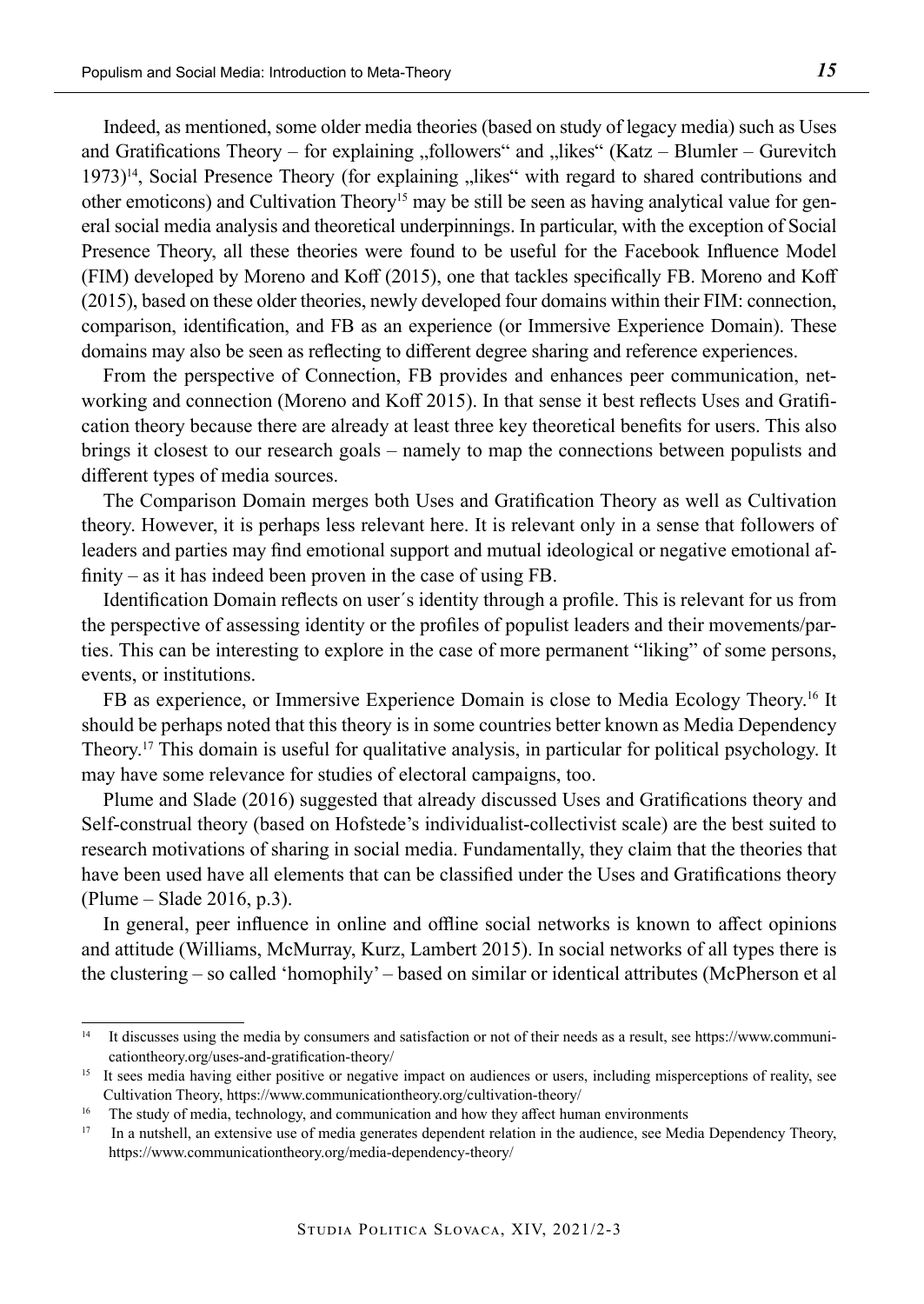2001). Within social networks, this homophilic interactions aggregate to create partisan groupings also known as already discussed 'echo-chambers' (Weaver et al 2018).

It should be mentioned that populist communication is very context sensitive (Rooduijn 2014). There is a lot of research on this topic from different perspectives, e.g. sharing fake news by populists on FB from a legal point (Monti 2018), micro-targeted political ads (Liberini, Redoano, Russo, Cuevas, and Cuevas 2020), content of internet memes posted by Dutch right-wing populist FB (Klein 2019). If we focus on Italy and France, these were among populist parties/ movements that have been explored from the perspective of their FB fans in 2009 by Bartlett, Birdwell, & Littler (2011). This exploration targeted sociodemographic and ideological motivations of online fans only.

## **Research Overview IV – Networks and Networking Theories**

We use and discuss here the concept of network, understood as a set of relationships or ties (which exist with or without social media) between different subjects (like people's profiles on social media, or offline groups, persons or objects). Typically, in network analysis, the subjects of the analysis are called "nodes" while the ties between them are termed "edges" and they are represented as lines connecting two or more dots, creating a "network" of relations which can be mutual or not, directed or undirected.

If we are interested in who shared a certain news source (for example URL, post, profile), we can build a network around it. The news source will be the node, as well as users who shared it will be represented as individual nodes, and between the two there is a direct connection starting from the sharer and leading to the shared. If the respective news source shares news or posts about the persons who shared it, this is labelled as a mutual relation. The totality of such ties between specific nodes that are subject to analysis form a network. Therefore, it is possible to study the "density" of networks – the amount of direct connections that a node has divided by the total number of possible connections. The more connections a node has, the bigger "centrality" it has in the network. An interesting analogy in this regard is presented by Kadushin (2012) when writing about political actors. If two clusters are connected via a central point – an "ego" and the "ego" leaves, then the clusters don't have a connection anymore (Kadushin 2012).

Definition of social media networks includes four essential features: users (1) have a unique digital profiles; (2) access digital content through a search tool provided by the platform; (3) there are relational ties; and (4) there is network transparency (Kane, Alavi, Labianca and Borgatti 2014, p.280). It should be noted that rather popular Castell's (2011) theory of network power18 has been criticised by Anttiroiko (2015) as problematic since Castell in Anttiroiko´s view

<sup>18</sup> Castells defined the power in the networking four different categories: 1) Networking Power (focusing on the power of members or organisations within the specific network); 2) Network Power (focusing on the power coming from social interaction process); 3) Networked Power (focusing on a group of specific actors' power upon other group of other social actors within the network); and, 4) Network-making Power (focusing on the power to programme specific network and the power to switch different networks or forming alliances between dominant actors of various networks).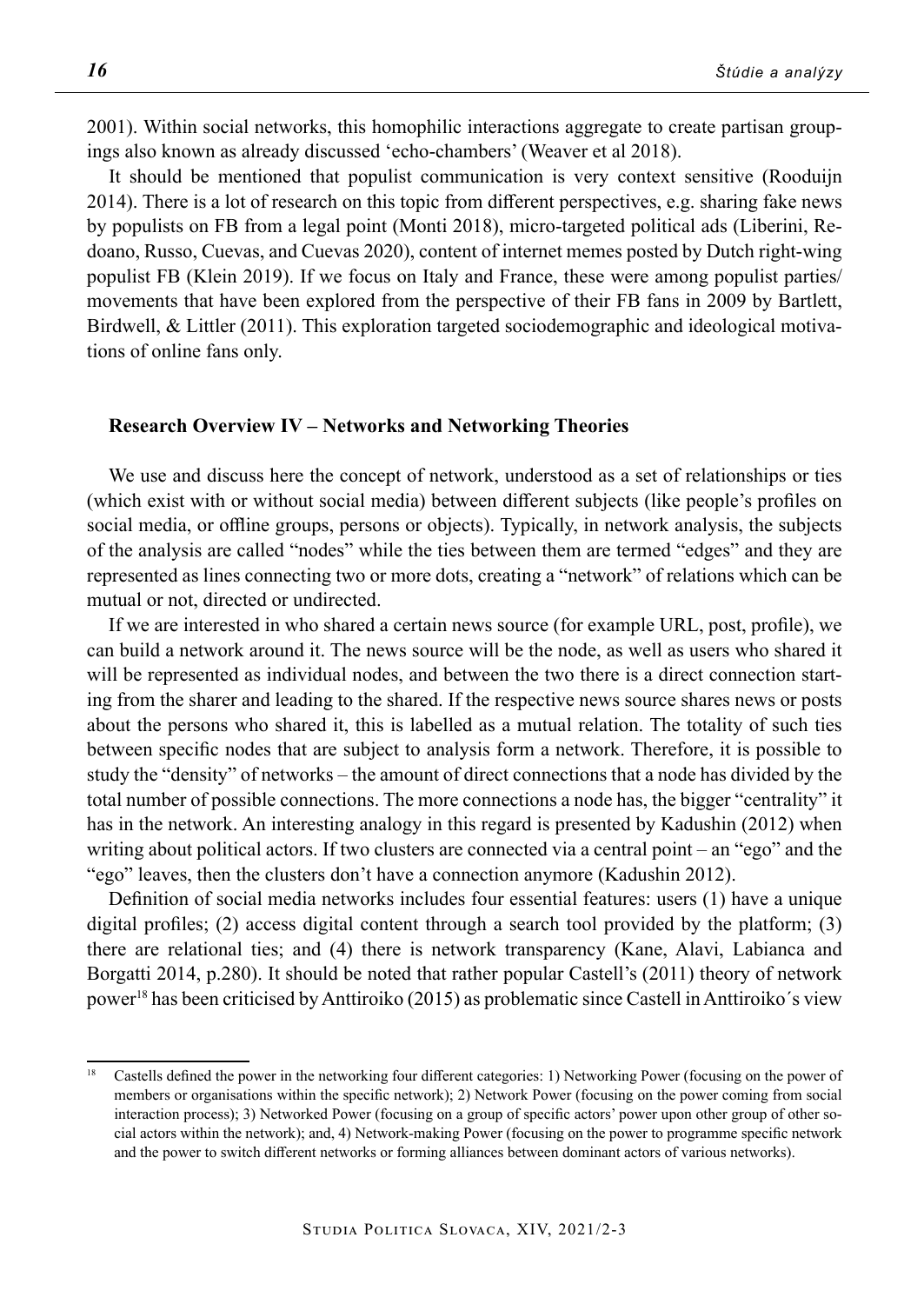remained "laconic" about the concept itself. Therefore, Anttiroiko (2015) argues that 'network' in Castells' social theory is not an analytical concept but rather a powerful metaphor. As such, it has no analytical value. There is some additional criticism of Castell´s theory related to his technological determinism and for replacing people or citizens as political agents with the concept of users (Deller 2016).

In contrast, Kane, Alavi, Labianca and Borgatti (2014) contributed by pointing at two key differences between traditional social networks and social media networks. First, the latter technological novelty raised the issue of platform design and related algorithms. Second, there are opportunities that are far above opportunities present in traditional social networks such as visualizing network structure and searching for content in a network without using relational ties.

There are obviously two basic types of fora – open fora and echo chambers (Williams – McMurray, Kurz, Lambert 2015). However, especially in the case of FB there are many socalled *"Latent ties"*. These are the FB friend lists, or "like" button, but in fact these are not actively used in case of "friends" lists (Brown – Michinov 2019). This was indeed found in two case studies – neither Hungarian leader Viktor Orbán, nor Slovak leader Boris Kollár used this tool for more or less permanently  $\mu$ , liking" some persons, events or institutions. Moreover, there is quite a consistent pattern: populists' online communication is often one-sided, with very little interaction with either followers – or friends (Moffitt 2018, p.37). Some findings suggest that the echo chambers can be challenged by major political events, ideology, and intra-party tension that transcend party affiliations (Weaver, Williams, Cioroianu, Williams, Coan, Banducci 2018).

### **Conclusion**

We explored arguably four key components of studies on social media and populism. First, we explored the susbstance of populism and populist communication in general. Second, we investigated the role played by social media, and in particular by FB, in communication of populist political parties and politicians. Third, we discussed relevant theories and selected empirical findings on populists linking or sharing or just referring to different media on FB or elsewhere on social media. Finally, we inspected basics about networks and networking theory that is the backbone methodology of our case studies.

We found that there are quite many available theories and theoretical thoughts that, however, do not seem to explain much of the substance of populism and social media (or populist communication in general) but rather describe what is visible. Moreover, some of these theories rely very much on older theories from legacy media field.

We found only one theoretical model – FIM – developed by Moreno and Koff that tackles specifically FB. Yet even these authors based their model on older theories. The FIM conceptualisation may be seen as reflecting to different degree sharing and reference experiences. Moreover, it is still by and large descriptive rather than explanatory.

Nonetheless, there seems to be emerging theory explaining success of populist communication based on empirical research. This theory, based on research by Bracciale, Andretta & Mar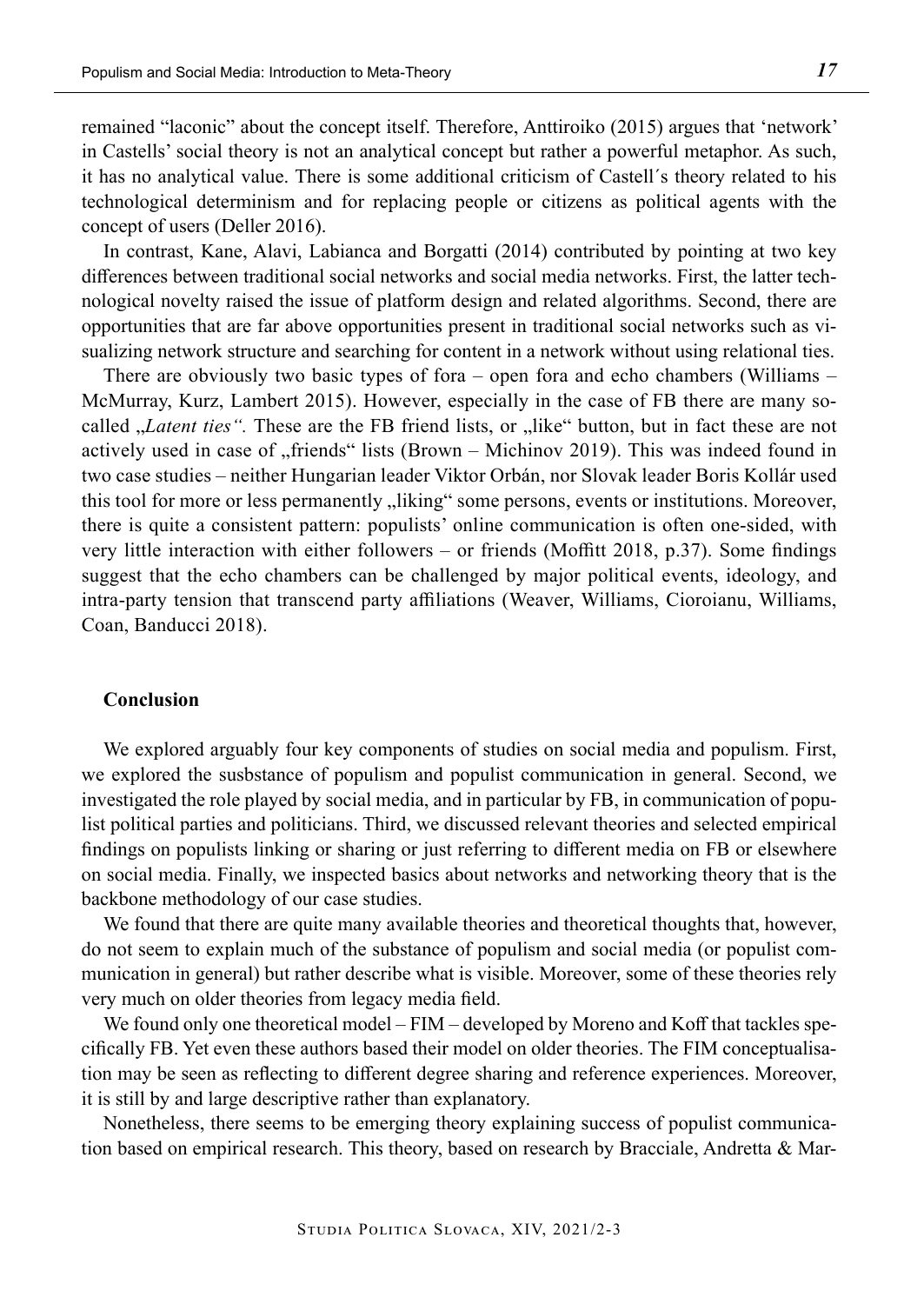tella, Neumann-Ernst, Lipinski, Stepinska and others, suggests following basic conditions and structural limitations of populist communication on social media.

First, political positioning of a party/leader: a) challenger vs. Incumbent: being a challenger party increases affinity with populism), b) level of radicalism/extremism: a populist leader must gain attention. Therefore, radicalism combined with demagoguery in rhetoric is the key. Typically, a successful populist leader embodies and unifies major silent worries and wishes of a relevant part of audiences. The test is whether democracy and the rule of law are still seen as the only alternative. Similarly, c) a party that moves into opposition, or that faces election campaign, may turn to populist rhetoric.

Second, platform or social media as well as legacy media characteristics and policies (demographics and usage and platform policies – algorithms, regulations). FB is not accidentally the major populist communication tool in quite many countries. In general, it matters how social media is regulated (if at all), and what are algorithms used by social media (usually, these are market-driven). Surprisingly, alternative media do no play here a crucial role but it seems that alternative media may be replaced by some tabloid media or by captured Public Service media (Hungary, Poland). FB is usually a more suitable tool for populist messages than e.g. Twitter (but there are countries where Twitter is more popular than FB), but in some cases it can be a blog that can serve as populist nucleus (Italy), or even a newsportal (USA) can take such role.

Third, communication strategies: as mentioned, challenger parties or leaders usually rely more on populist communication styles. In that regard, social media or talk-shows remove to a large degree gate-keeping role (although this is changing, e.g. ban on former US president Trump on FB and Twitter). Similarly, party or leader that is ignored by mainstream media (e.g. in Greece both private and public media were captured before Syriza came to power), may try to develop alternative communication strategies and use alternative media. However, these alternative media are usually not those that define themselves as "alternative" but rather e.g. "standard" social media.

It is obvious that the factor of communication strategies may closely overlap with the first factor (political positioning of a party/leader). Similarly, communication strategies may reflect or be impacted by local media policies, i.e. second factor (e.g. already mentioned conundrum faced by Tsipras and Syriza).

Fourth, the degree of electoral volatility and voting patterns, as well as characteristics of electoral system (a single electoral district pushes towards a few personalities instead of more balanced representation and stronger role of more internally democratic party system). Some studies also note differences in voting trends and specific criteria based on regions (e.g. Western Europe and Eastern Europe, see for example Santana, Zagórski & Rama 2020).

Fifth, presence and (a lack of) communication of silent policy issues in a society (such as relative poverty, captured state, undocumented migration, grand corruption, etc). Without this fundamental condition, populism has no chance to succeed.

This can be called the BIG FIVE Factors Theory of Populism and Social Media.

In conclusion, social media do not cause populism but rather create an opportunity for easier, cheaper and faster dissemination of populist messages.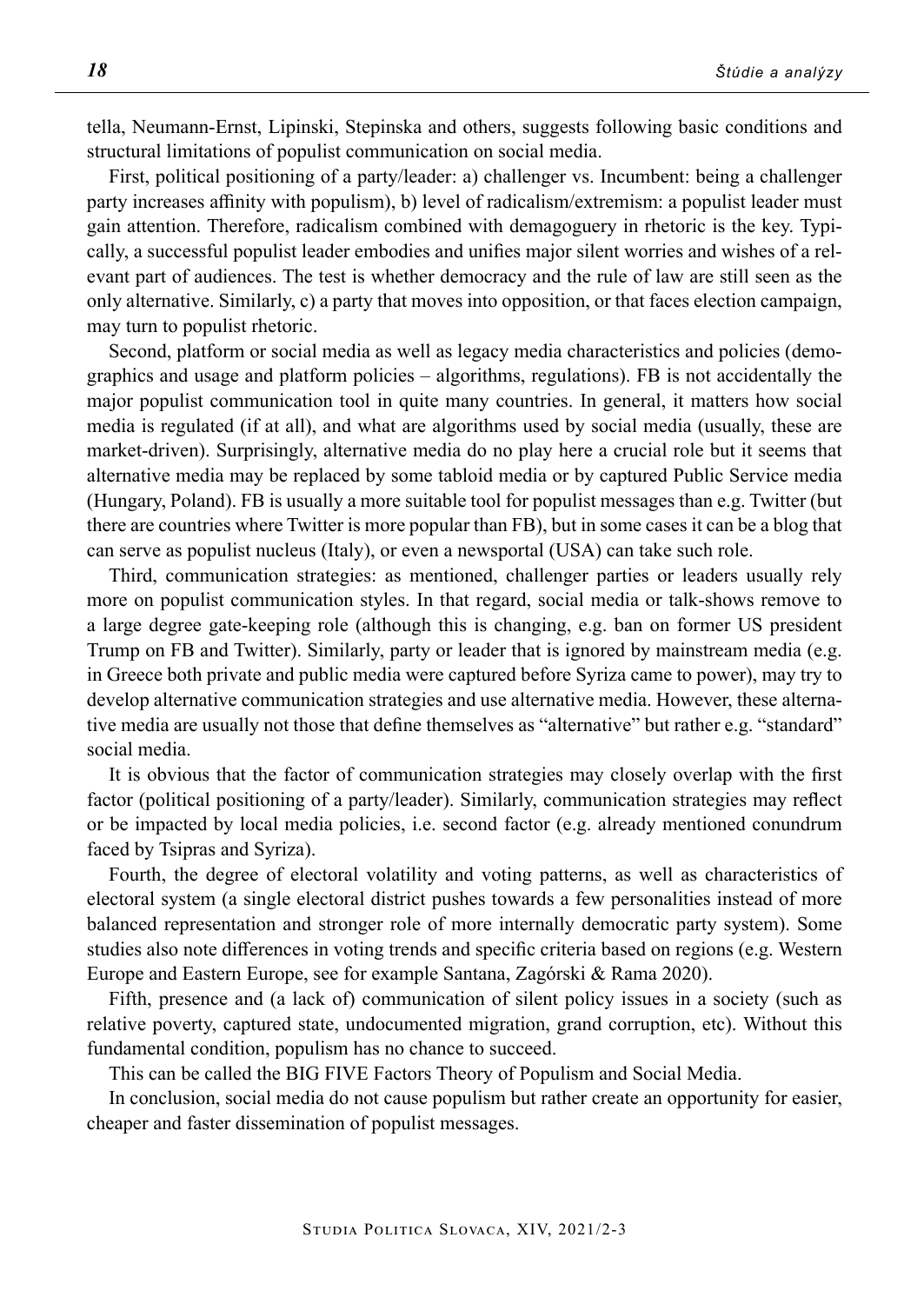#### **Bibliography**

- ALBERTINI, Alessandro (n.d.). *Are Syriza and Podemos populist on Facebook? An analysis of political communication of the first three months of 2016* [online]. Available at: https://www.psa.ac.uk/sites/default/files/conference/ papers/2017/Are-Syriza-and-Podemos-populist-on-Facebook. definitivodocx 0.pdf .
- ANTTIROIKO, Ari-Veikko (2015). Networks in Manuel Castells' theory of the network society. MPRA Paper 65617.
- BARTLETT, Jamie BIRDWELL, Jonathan LITTLER, Mark (2011). *The new face of digital populism* [online]. London: Demos Available at: https://www.demos.co.uk/files/Demos\_OSIPOP\_Book-web\_03.pdf?1320601634.
- BENFIELD, Jack HOWARD Jeff MORRIS Marley (2011). Why do people join? In BARTLETT, Jamie BIR-DWELL, Jonathan – LITTLER, Mark (eds.) *The new face of digital populism*. London: Demos, pp.43-56
- BLUMLER, Jay G. (2015). Core Theories of Political Communication: Foundational and Freshly Minted In *Communication Theory*, 25, 4, p. 426–438, https://doi.org/10.1111/comt.12077
- BRACCIALE, Roberta ANDRETTA, Massimiliano MARTELLA, Antonio (2021). Does populism go viral? How Italian leaders engage citizens through social media In *Information, Communication & Society*, Latest Articles: 24:10, p. 1477-1494. DOI: 10.1080/1369118X.2021.1874472.
- BROWN, Genavee MICHINOV Nicolas (2019). Measuring latent ties on Facebook: A novel approach to studying their prevalence and relationship with bridging social capital In *Technology in Society*, 59, 101176. https://doi. org/10.1016/j.techsoc.2019.101176.
- CASTELLS, Manuel (2011). A Network Theory of Power In *International Journal of Communication*, 5, p.773-87.
- CROSSMAN, Ashley (2019 July 01). *The Presentation of Self in Everyday Life* [online]. Available at: chttps://www. thoughtco.com/the-presentation-of-self-in-everyday-life-3026754.
- DELLER, Rose (2016). *Book Review: Networks of Outrage and Hope: Social Movements in the Internet Age by Manuel Castells*, [online]. Available at: https://blogs.lse.ac.uk/lsereviewofbooks/2016/01/04/book-review- -networks-of-outrage-and-hope-social-movements-in-the-internet-age-by-manuel-castells/.
- DIJK, Jan A.G.V. Van (2006). *The Network Society: Social Aspects of New Media*, London: Sage
- DITTRICH, Paul-Jasper (2017). *Social Networks and Populism in the Eufour Things Zou Should Know. Policy Paper 192* [online] Berlin: Jacques Delors Institute. Available at: https://hertieschool-f4e6.kxcdn.com/fileadmin/ user\_upload/20170419\_SocialNetworksandPopulism-Dittrich.pdf.
- ERNST, Nicole et al. (2017). Extreme parties and populism: an analysis of Facebook and Twitter across six countries In Information In *Communication & Society*, 20, 9, p. 1347-1364, DOI: 10.1080/1369118X.2017.1329333.
- ESSER, Frank et al. (2019). Event-, Politics-, and Audience-Driven News: A Two-Year Comparison of Populism in European Media Coverage In REINEMANN, Carsten et al. (eds.) *Communicating Populism. Comparing Actor Perceptions, Media Coverage, and Effects on Citizens in Europe*. London: Routledge, p.123-140.
- ESSER, Frank STEPIŃSKA, Agnieszka HOPMANN, David (2017). Populism and the media: Cross-national findings and perspectives. In T. Aalberg, F. Esser, C. Reinemann, J. Strömbäck, & C. H. de Vreese (Eds.), Populist political communication in Europe (pp. 365-380). New York: Routledge
- FALASCA, Kajsa DYMEK, Mikolaj GRANDIEN, Christina (2019). Social media election campaigning: who is working for whom? A conceptual exploration of digital political labour In *Contemporary Social Science*, 14, 1, p. 89-101. DOI: 10.1080/21582041.2017.1400089.
- FORTUNATO, Piergiuseppe PECORARO, Marco (2020). *Yes, The Medium Matters: How Facebook and Twitter boost Populism in Europe* [online]. Available at: ftp://sitelftp.unine.ch/RePEc/irn/pdfs/WP20-01.pdf
- HALLER, André (2020). Populist online communication. In KRÄMER, Benjamin and Christina HOLTZ-BACHA (eds.) *Perspectives on Populism and the Media: Avenues for Research.* Baden-Baden: Nomos Verlag, p.161-180.
- HENRY, Emeric ZHURAVSKAYA, Ekaterina and GURIEV, Sergei (2020). Checking and Sharing Alt-Facts (May 9, 2020). Available at: https://ssrn.com/abstract=3597191 or http://dx.doi.org/10.2139/ssrn.3597191.
- HIMELBOIM, Itai (2017). Social Network Analysis (Social Media) In *The International Encyclopedia of Communication Research Methods.* https://doi.org/10.1002/9781118901731.iecrm0236.
- HOLT, Kristoffer (2020). Populism and Alternative Media. In KRÄMER, Benjamin HOLTZ-BACHA, Christina (eds.) *Perspectives on Populism and the Media: Avenues for Research.* Baden-Baden: Nomos Verlag, p.201-214.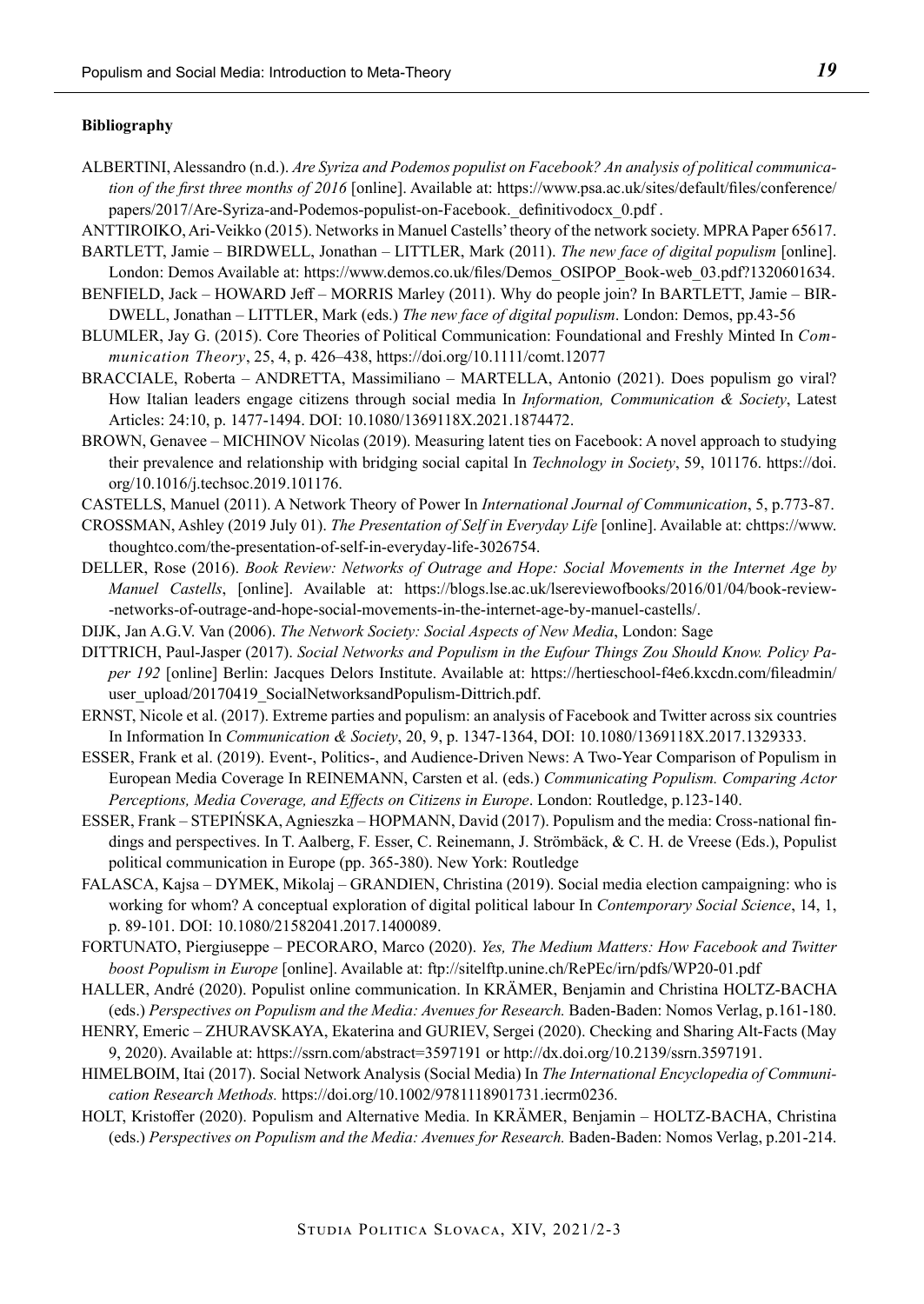- HOLT, Kristoffer FIGENSCHOU Tine Ustad FRISCHLICH Lena (2019). Key Dimensions of Alternative News Media In *Digital Journalism*, 7, 7, p. 860-869. DOI: 10.1080/21670811.2019.1625715.
- JACOBS, Kristof SANDBERG, Linn SPIERINGS, Niels (2020). Twitter and Facebook: Populists' double-barreled gun? In *New Media & Society*, 22, 4, p. 611–633. doi: 10.1177/1461444819893991.
- KADUSHIN, Charles. (2012). *Understanding Social Networks: Theories, Concepts, and Findings*. New York: Oxford Univ. Press.
- KANE, Gerald C. et al. ( 2014). What's Different About Social Media Networks? A Framework and Research Agenda [online] In *MIS Quarterly*, 38, 1, p. 275-30. Available at: https://www.researchgate.net/profile/Stephen-Borgatti/publication/307958345\_What%27\_different\_about\_social\_media\_networks\_A\_framework\_and\_research\_ agenda/links/5c489d57458515a4c73b18f5/What-different-about-social-media-networks-A-framework-and-research-agenda.pdf
- KALTZ, Elihu BLUMLER, Jay G. GUREWITCH, Michael (1973). Uses and Gratifications Research In *The Public Opinion Quarterly, 37*, 4, P. 509-523. http://www.jstor.org/stable/2747854.
- KAPOOR, K.K., TAMILMANI, K., RANA, N.P. *et al.* (2018). Advances in Social Media Research: Past, Present and Future In *Inf Syst Front* 20, p.531–558, https://doi.org/10.1007/s10796-017-9810-y
- KHAN, G., LEE, S., PARK, J., & PARK, H. (2015). Theories in communication science: a structural analysis using webometrics and social network approach In *Scientometrics*, 108, 531-557.
- KIDD, Dustin MCINTOSH Keith (2016). Social Media and Social Movements In *Sociology Compass,* 10 , p.785-94.
- KLEIN, Ofra (2019). LOLitics: The Content and Impact of Dutch Populist Internet Memes In *SSRN*. https://ssrn. com/abstract=3371224 or http://dx.doi.org/10.2139/ssrn.3371224
- KRIESI, Hanspeter (2018). Revisiting the populist challenge In *Politologický casopis; Czech journal of political science,* 25, 1, p. 5–27.
- LARSON, Anders Olaf (2020). Fear and loathing on Facebook? Tracking the rise of populism and platformization in viral political Facebook posts In *First Monday*, 25, 2. https://doi.org/10.5210/fm.v25i2.10123
- LIBERINI, Federica et al. (2020). Politics in the Facebook Era Evidence from the 2016 US Presidential Elections. CESifo Working Paper No. 8235 In *SSRN*. https://ssrn.com/abstract=3584086.
- LICHÝ, Martin (2016). Omyl jedného volebného obvodu (The Mistake of A Single Electoral District) [online] In *Denník N,* 3.3.3016. Available at: https://dennikn.sk/blog/401603/omyl-1-volebneho-obvodu/.
- LIPIŃSKI, Artur and STĘPIŃSKA Agnieszka (2019). Polish Right-Wing Populism in the Era of Social Media*.* The Unexpected Careers of Paweł Kukiz and Janusz Korwin-Mikke In *Problems of Post-communism*, 66, 1, p. 71-82.
- LIPIŃSKI, Artur (n.d.). Populizm a medialne struktury możliwości. Przypadek nowych mediów (Populism and media opportunity structures. The case of new media) In *Obywatele/Intelekt,* pp.75-96.
- MASON, Adam J. CARR, Caleb T. (2021). Toward a Theoretical Framework of Relational Maintenance in Computer-Mediated Communication In *Communication Theory*, qtaa035. https://doi.org/10.1093/ct/qtaa035.
- MAZZOLENI, Gianpietro BRACCIALE, Roberta (2018). Socially Mediated Populism: The Communicative Strategies of Political Leaders on Facebook In *Palgrave Communications*, 4, 1, p. 50-50, https://ssrn.com/abstract=3169223 or http://dx.doi.org/10.1057/s41599-018-0104-x
- MCPHERSON, Miller Smith-Lovin, Lynn Cook James M. (2001). Birds of a Feather: Homophily in Social Networks In *Annual Review of Sociology*, 27, pp. 415-444
- MOFFITT, Ben (2019). Populism 2.0: social media and the false allure of "unmediated" representation. In FITZI, Gregor – MACKERT, Jurgen – TURNER, Bryan S. (Eds.). Populism and the Crisis of Democracy: Politics, Social Movements and Extremism, Routledge pp. 30 - 46
- MOROZOV, Evgeny (2011). *The Net Delusion: The Dark Side of Internet Freedom.* New York: Public Affair
- MONTI, Matteo (2018). The New Populism and Fake News on the Internet: How Populism Along with Internet New Media is Transforming the Fourth Estate. Stals Research Paper 4 In *SSRN*: https://ssrn.com/abstract=3175280.
- MORENO, Megan KOFF, Rosalind (2015). Media Theories and the Facebook Influence Model. In *The Psychology of Social Networking,* 1. https://doi.org/10.1515/9783110473780-013.
- MORENO, José A. Sanz (2020). *Transformation of public space due to the use and abuse of social platforms* [online]. Available at: https://www.minsait.com/ideasfordemocracy/en/social-media-platforms-political-communication-full